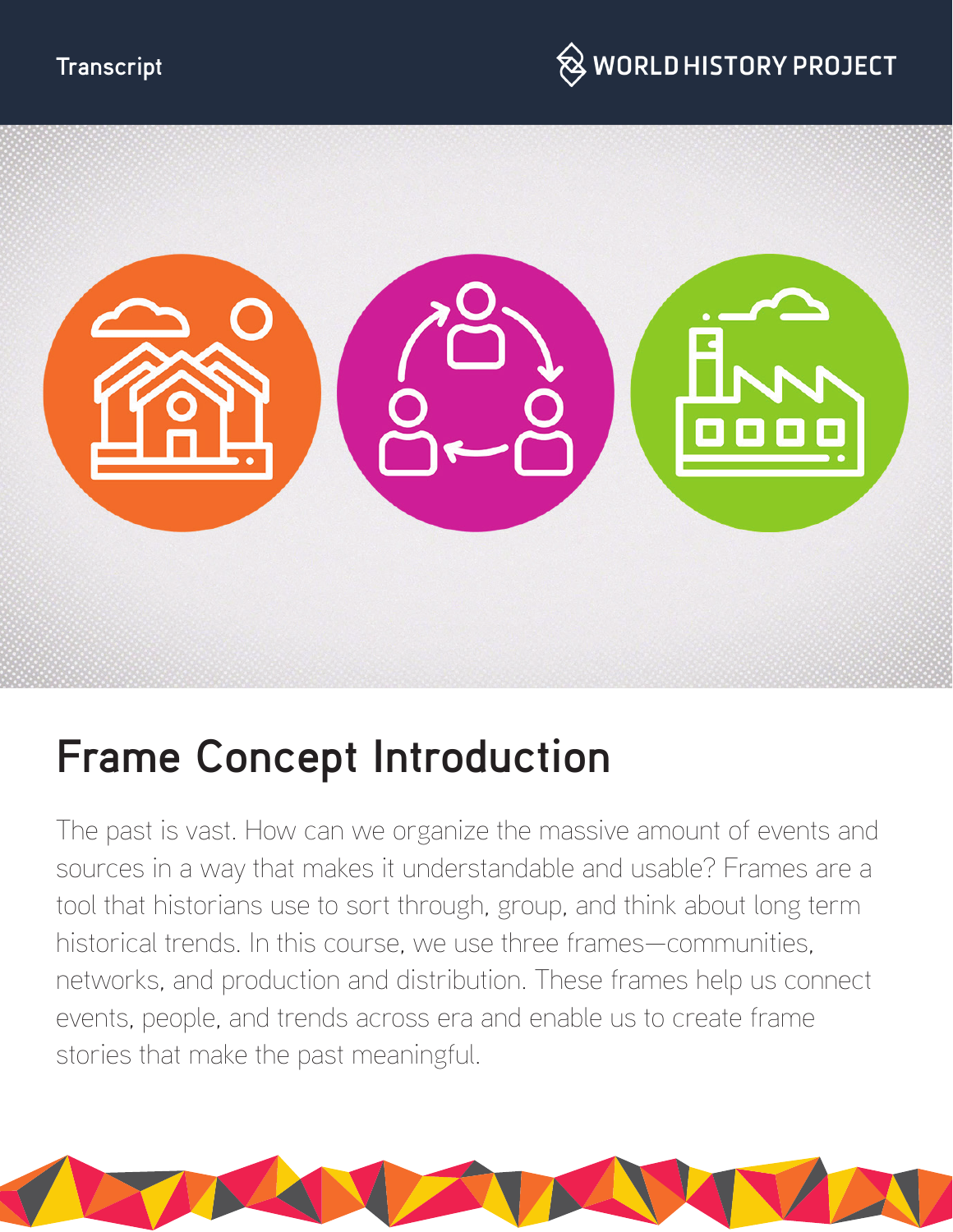

#### **00:01**

*What are frames and how do we use them? Bob Bain, PhD, University of Michigan Image bubbles depicting students using maps on their phones; a map shows the location of the Eiffel Tower in Paris Moving timeline*

# **01:04**

*Timeline highlights historical milestones: American Revolution, French Revolution, Haitian Revolution, Bolivian War of Independence*

*A larger timeline fills up with historical milestones and events*

### **02:03**

*The timeline returns, this time color-coded, representing the connections that frames will help to define*

# **02:29**

*World History Project Frames Bob Bain*

A good map, on paper or on your phone, is critical when traveling in unfamiliar territory. Maps help you navigate a trip, locating your place on the Earth, showing you where you are, where you've been, and where you're heading. And good maps provide just enough detail—and no more—to get you where you're going.

But what if you're traveling through time? What tool can help locate you in time, help you to "see" where you are, where you've been, and where you're going? Are there tools we could use, like maps, that might help you as you start your journey through the familiar and unfamiliar territories of world history?

In this course, we think Big Story frames, or simply frames, will help as you travel through history, mapping the trip our species has taken over hundreds of thousands of years.

Like maps, the frames highlight important milestones or turning points on a trip. But unlike maps, these historical milestones or turning points are snapshots in time, showing changes in how our ancestors lived, worked, organized themselves, and connected to others. The frames in this course provide a way to get meaningful pictures or answers out of a huge amount of information.

A world history course cannot possibly tell you everything that happened to everyone for the entire history of the world, but sometimes it seems like your teacher and your class materials are trying to do just that. Lots of places, lots of dates, lots of people, lots of events, and lots of ideas will come your way. And there's a risk that you'll get lost in the details, losing your place in time, until it seems like history is just one thing after another after another.

You need a way to connect what you're learning, to find answers to questions or ways to understand what it all means. The frames should help you to do this kind of work.

Now, what kind of tool is a frame? By viewing the past through a frame, it should help you make sense of the wild diversity of history. It should help you use what you learn about the past to understand our present and to anticipate the future.

(music playing) The three frames we use in this course are: Communities; Production and Distribution; and Networks. The Communities frame looks at how we've structured the societies around us, including the state and religion. The Production and Distribution frame explores how we have made and moved the stuff we use every day. Finally, the Networks frame looks at how humans have been connected to and interact with one another.

Now, these are only three of the many possible ways you could frame the past and the present. But we think using these three will help you make sense of the details you'll encounter. They will offer insight into important questions about how the events of the past have led us to the lives we live today. This, in turn, should help you to think about and prepare for the future.

2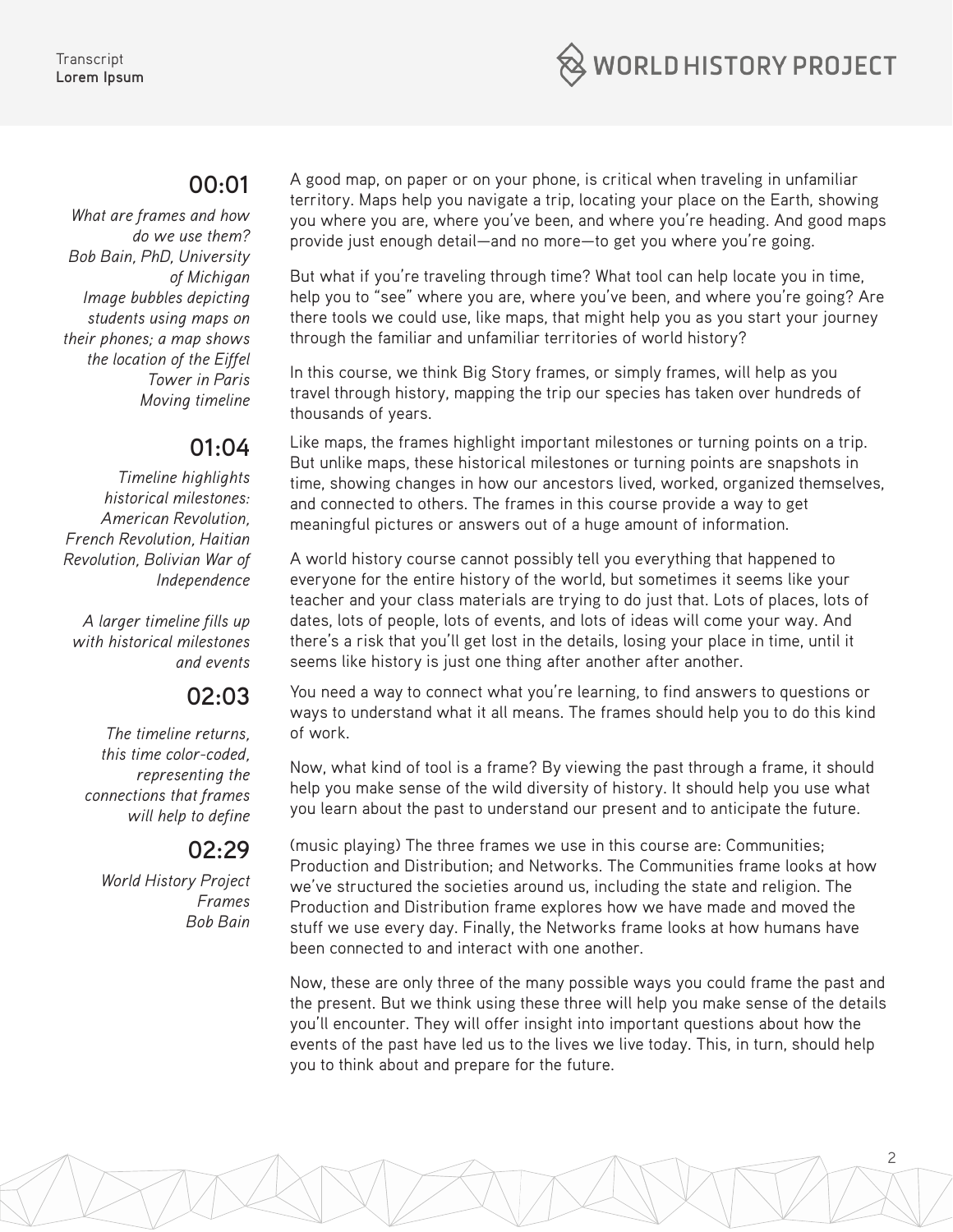

#### **03:23**

*Protests throughout the world; People fighting for voting rights; climate action; and democracy*

*Early agriculture; more modern farm equipment*

*a spoken word meeting, a black-and-white photo of a letter being delivered; President Obama taking a selfie with some supporters.* 

**04:07**

*Using Frames*

## **04:56**

*Topographic map, voting map, road map*

## **05:59**

*Drawing of a first, ancient city, next to a photo of modern-day city public transport* How might the frames do this? For example, in looking at how humans changed the communities in which they lived, the Communities frame might help you to understand the promise and limitations of democracy—yesterday, today, and tomorrow.

In seeing all the changes we made in the ways we produced and distributed goods and services, the Production and Distribution frame might help you to think about how work has been changing and what jobs might be available in the future. And using the Networks frame might help you to think carefully about the ways new forms of communication—from spoken words to letters to telephones to the internet—historically changed society and to prepare you for the changes to come.

(music playing) Each frame enables us to connect particular events and trends in the past to those that came before and will come after. However, depending on which frame we use, we can get different but complementary answers.

For example, the transition to farming in the distant past and the Cold War in the recent past assume very different meaning if we consider them as changes in community identities, or economic systems of production and distribution, or the networks of people and ideas. Of course, these elements of human life all overlap, and so the frames also all overlap. But that's okay. The past is messy and complicated, and so are the tools we must use to study it.

Frankly, that's why using multiple frames is so useful—each frame reveals important information that other frames may not. After all, you need different maps to help you see different territories, right? One map may be great for one purpose but not so good for another. So it is with the frames.

The important thing to remember about frames is that they let you connect events and people and trends across multiple eras. They create big stories over grand sweeps of time, all the way to the present. Now, even though it might appear that we're studying each era separately, it's very important to help you see bigger patterns of change, patterns sweeping through all the eras, all the way to the present. For example, consider—as we do in the Communities frame—that some humans began living in cities thousands of years ago, but it was only in 2007—just over a decade ago— when more than half of all humans were living in cities for the first time.

Clearly, the history of cities isn't confined to one era, nor is any other history. Frames, then, are useful tools for understanding big changes in human history.

However, because they focus on big changes, they are not perfect tools. They leave out more than they include. Indeed, frames look at events, trends, and long histories through particular filters. None of them tells the whole story. It's really impossible to tell the whole of human history through any single story.

3